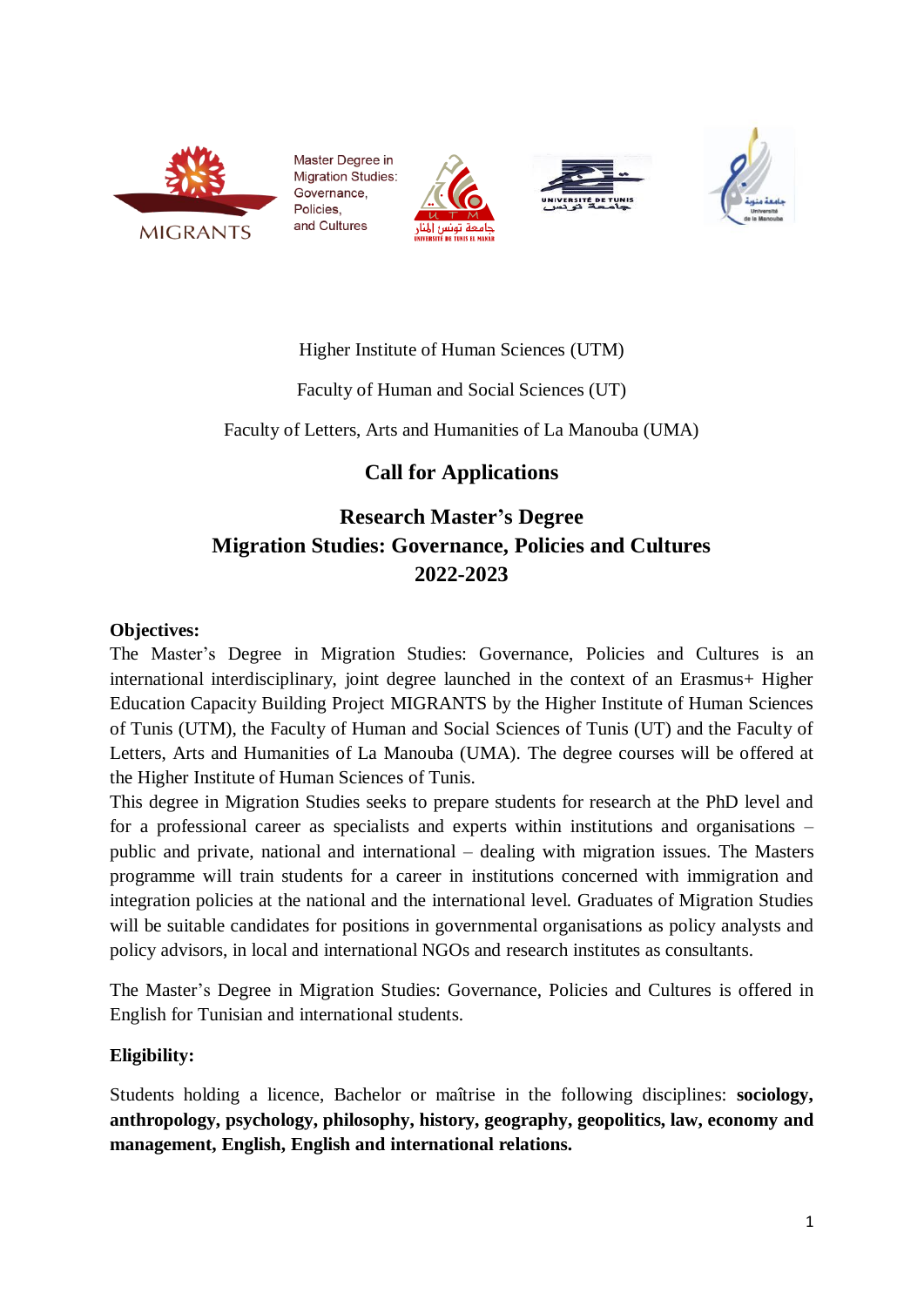Candidates who do not hold degrees with programmes taught in English have to provide an English Language certificate (TOEFL, IELTS, and TOEIC), level C1.

Repeaters are not eligible for this Master's degree.

### **Number of Students:**

The Master's Degree in Migration Studies is open for 25 students: 6 from the University of Tunis El Manar, 6 from the University of Tunis, 6 from the University of La Manouba, 3 from other Tunisian Universities and 4 international students.

### **Application and pre-selection criteria:**

Applications have to be submitted online from **7 June to 7 July 2022** at the following link:

#### <http://mastere.utm.rnu.tn/>

Preselected students will be notified by the second week of August via email or phone.

The date of the submission of the academic files and the interview will be announced in due time.

The list of preselected students will be also posted on the UTM, the UT and the UMA websites.

The pre-selection is done through the evaluation of academic files in a first phase. Then, only students whose academic files are selected will sit for an interview in English.

Academic files are assessed according to the following score formula:

**Score formula**: MA+ MS+ BCr

**MA**: Arithmetic average of the three years of the licence or the four years of the maîtrise.

**MS**: the Malus session: −1 for each resit exam session (session de contrôle)

**BCr:** Credit Bonus: +1 for the candidates who obtained all the required credits over the three years of the Licence.

#### **Required documents (paper and electronic copies)**

-Certified copy of the degree (Licence, or M*aîtrise*) or equivalent for foreign students

- Copy of transcript of records of all academic years
- -A certified copy of the Baccalaureate or equivalent for foreign students

-Language certificate (TOEFL, IELTS, and TOEIC), C1

-Copy of CIN or passport for foreign students

-Motivation letter in English